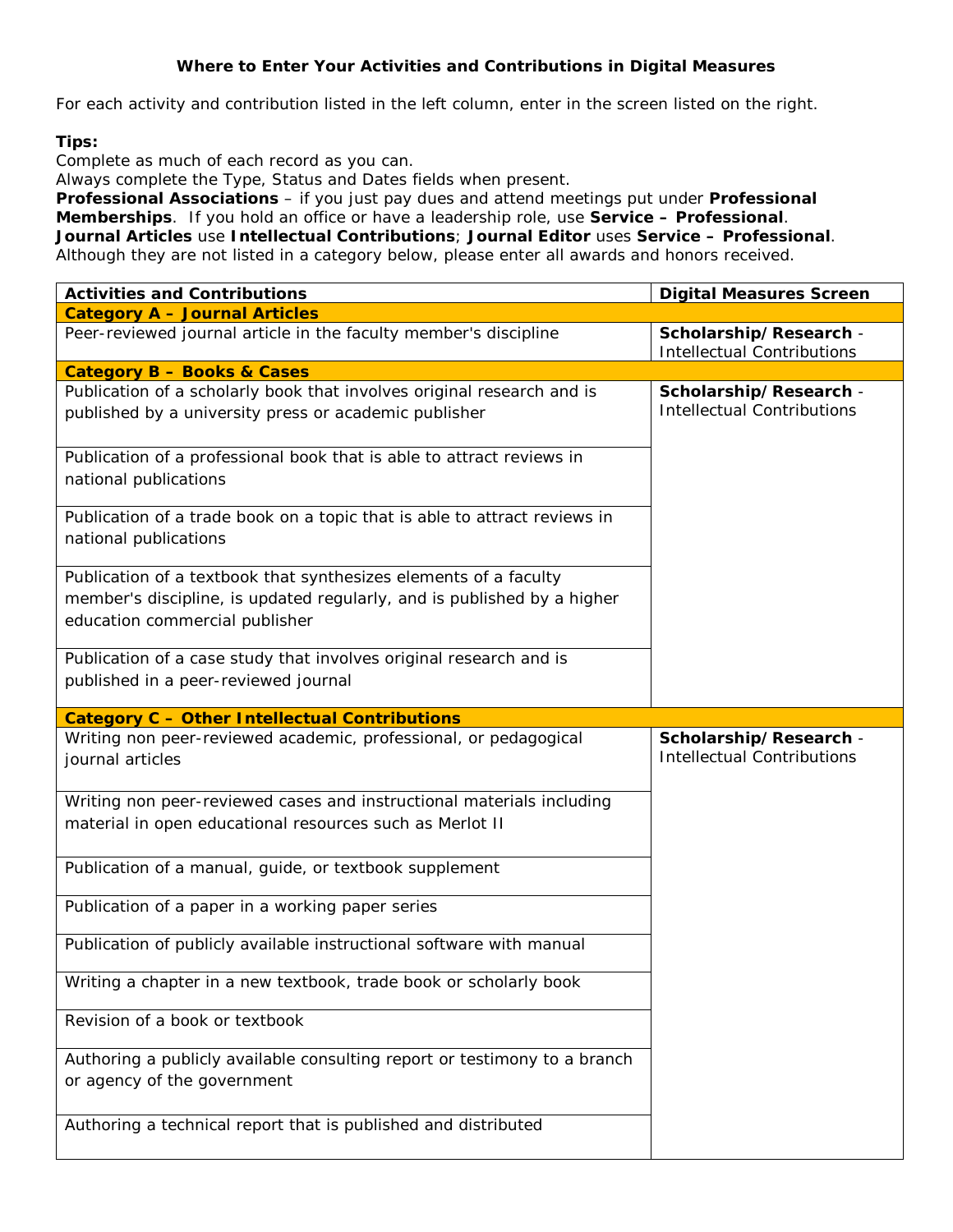| Publishing an article, paper, or case in the proceedings of a conference                                                                                                                                                  |                                                                                      |
|---------------------------------------------------------------------------------------------------------------------------------------------------------------------------------------------------------------------------|--------------------------------------------------------------------------------------|
| Publishing an article on business practice, research or other business-<br>relevant area in newspapers with national or regional distribution or<br>magazines/journals with a broad readership (or the online equivalent) |                                                                                      |
| Publishing an article in a circular or newsletter, or internally published<br>articles                                                                                                                                    |                                                                                      |
| Publishing a book review, editorial or commentary in non-PRJ or<br>newspaper                                                                                                                                              |                                                                                      |
| Maintaining a publicly available web site or web log that is updated<br>regularly and linked at other significant sites                                                                                                   |                                                                                      |
| Contribute a media quote on topic related to research or teaching in<br>newspapers with national or regional distribution or magazines/journals<br>with a broad readership (or the online equivalent)                     |                                                                                      |
| Develop an approved minor, certificate or executive education program<br>or course                                                                                                                                        |                                                                                      |
| Develop approved material describing the design and implementation of<br>new curricula                                                                                                                                    |                                                                                      |
| Awarded competitive research grant, fellowship or contract from a<br>foundation, for-profit or non-profit organization including those internal<br>to CSU and Cal State L.A.                                              | Scholarship/Research-<br>Contracts, Grants,<br>Fellowships and Sponsored<br>Research |
| Writing an invited or peer reviewed keynote, address, presentation,<br>lecture, or colloquium or participating as a panelist at academic<br>conferences or professional organizations                                     | Scholarship/Research -<br>Presentations                                              |
| Presenting a paper at faculty research panels, roundtables, seminars and<br>workshops                                                                                                                                     |                                                                                      |
| <b>Category D - Professional Contributions</b>                                                                                                                                                                            |                                                                                      |
| Maintaining a full-time practitioner job                                                                                                                                                                                  | General Information -<br>Academic, Government,                                       |
| Ownership of a business with substantial annual revenues                                                                                                                                                                  | Military & Professional<br>Positions                                                 |
| Performing discipline-related private consulting                                                                                                                                                                          | <b>General Information -</b><br>Consulting                                           |
| Maintaining an active professional certification or license                                                                                                                                                               | General Information -<br>Licensures and Certifications                               |
| Completing continuing professional education credits                                                                                                                                                                      | General Information -<br><b>Faculty Development</b>                                  |
| <b>Completing AACSB training</b>                                                                                                                                                                                          | <b>Activities Attended</b>                                                           |
| Performing editorial work such as Editor, Associate Editor or substantial<br>reviewing for a professional journal or publication                                                                                          | Service - Professional                                                               |
| Being an Editor of a professional association conference proceedings                                                                                                                                                      |                                                                                      |
| Participating as an AACSB Peer Review Team member                                                                                                                                                                         |                                                                                      |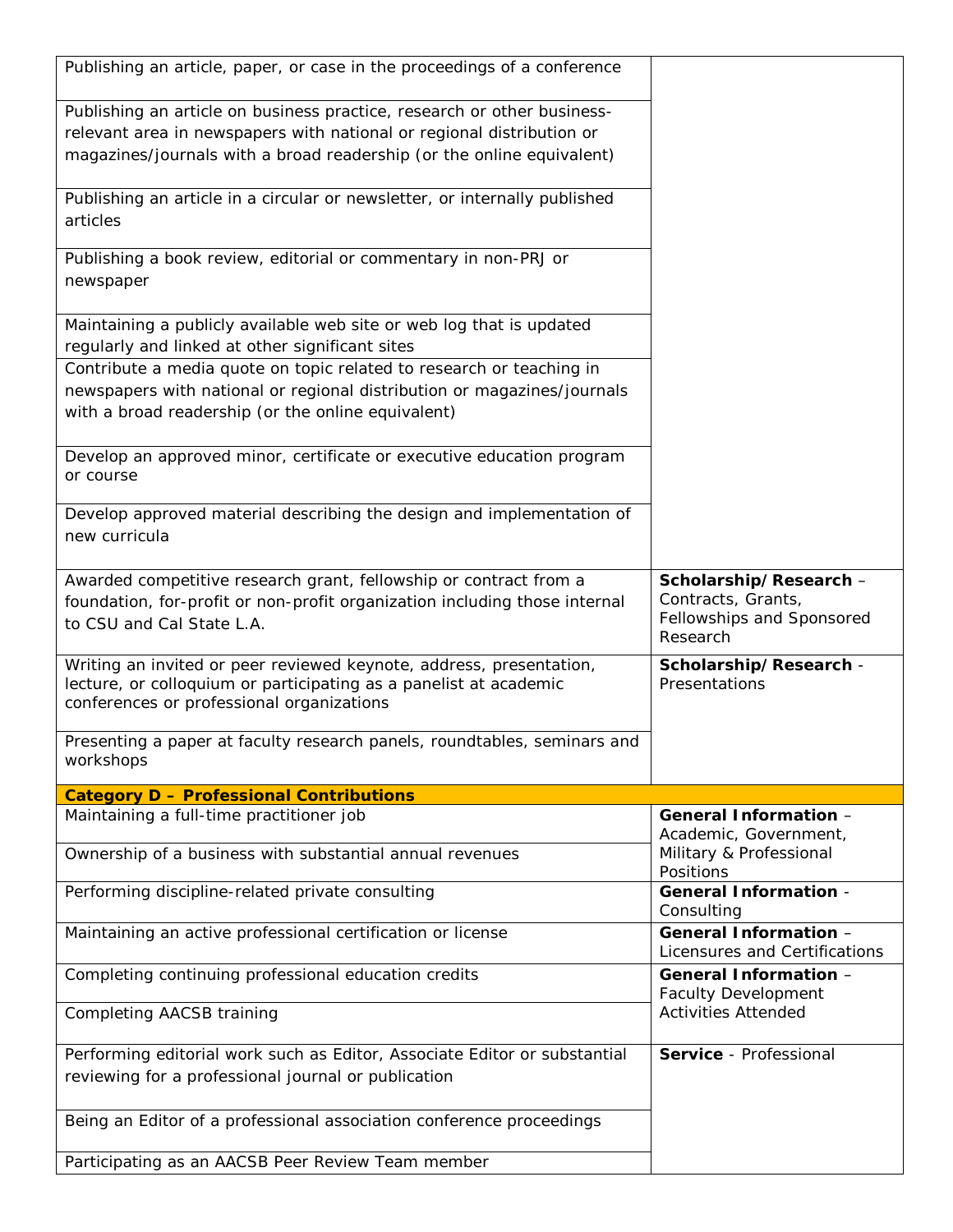| Being an officer in a national, regional or local professional association                                                                                                                                         |                                                 |
|--------------------------------------------------------------------------------------------------------------------------------------------------------------------------------------------------------------------|-------------------------------------------------|
| Active participation on committees for a national, regional or local<br>professional association                                                                                                                   |                                                 |
| Participation in professional events focused on business, management or<br>related issues                                                                                                                          |                                                 |
| Serving in an active role of significance or leadership position in a<br>business, non-profit or community-based organization, e.g., board of<br>directors                                                         |                                                 |
| Participation in other activities that place faculty in direct contact with<br>business and other organizational leaders (e.g. speaking engagements)                                                               | Service - Professional or<br>Public             |
| Leadership in discipline-related public outreach activities                                                                                                                                                        | Service - Public                                |
| Participating - Campus involvement beyond assigned classes and office hours                                                                                                                                        |                                                 |
| Regular attendance at department, college, and/or university meetings                                                                                                                                              | Service - Department,<br>College, or University |
| Active participation in college-sponsored workshops and seminars                                                                                                                                                   |                                                 |
| Participation in a curriculum-related activity, such as curriculum reviews                                                                                                                                         |                                                 |
| and updates, learning assurance and continuous improvement planning,                                                                                                                                               |                                                 |
| or gathering and analysis of assessment data                                                                                                                                                                       |                                                 |
| Engaging in activities associated with strategic planning, faculty<br>recruiting, or student recruiting                                                                                                            |                                                 |
| Service on a department, college or university committee or task force<br>such as semester conversion                                                                                                              |                                                 |
| Participation in the activities of a department, college or university<br>advisory board                                                                                                                           |                                                 |
| Representing the college at university activities such as commencement<br>and alumni relations events                                                                                                              |                                                 |
| Engaging in outreach connecting the college to professional and industry<br>leaders, including participating on business community boards and<br>professional associations                                         |                                                 |
| Service as an advisor to a CBE student organization                                                                                                                                                                |                                                 |
| Participation in a department, college or university student-focused<br>activity such as advising, mentoring, internship supervision, or judging of<br>student projects (if interaction with students is included) |                                                 |
| Preparation and delivery of instruction in non-degree education                                                                                                                                                    | Teaching - Non-Credit                           |
| sponsored by the college, such as certificate programs                                                                                                                                                             | <b>Instruction Taught</b>                       |